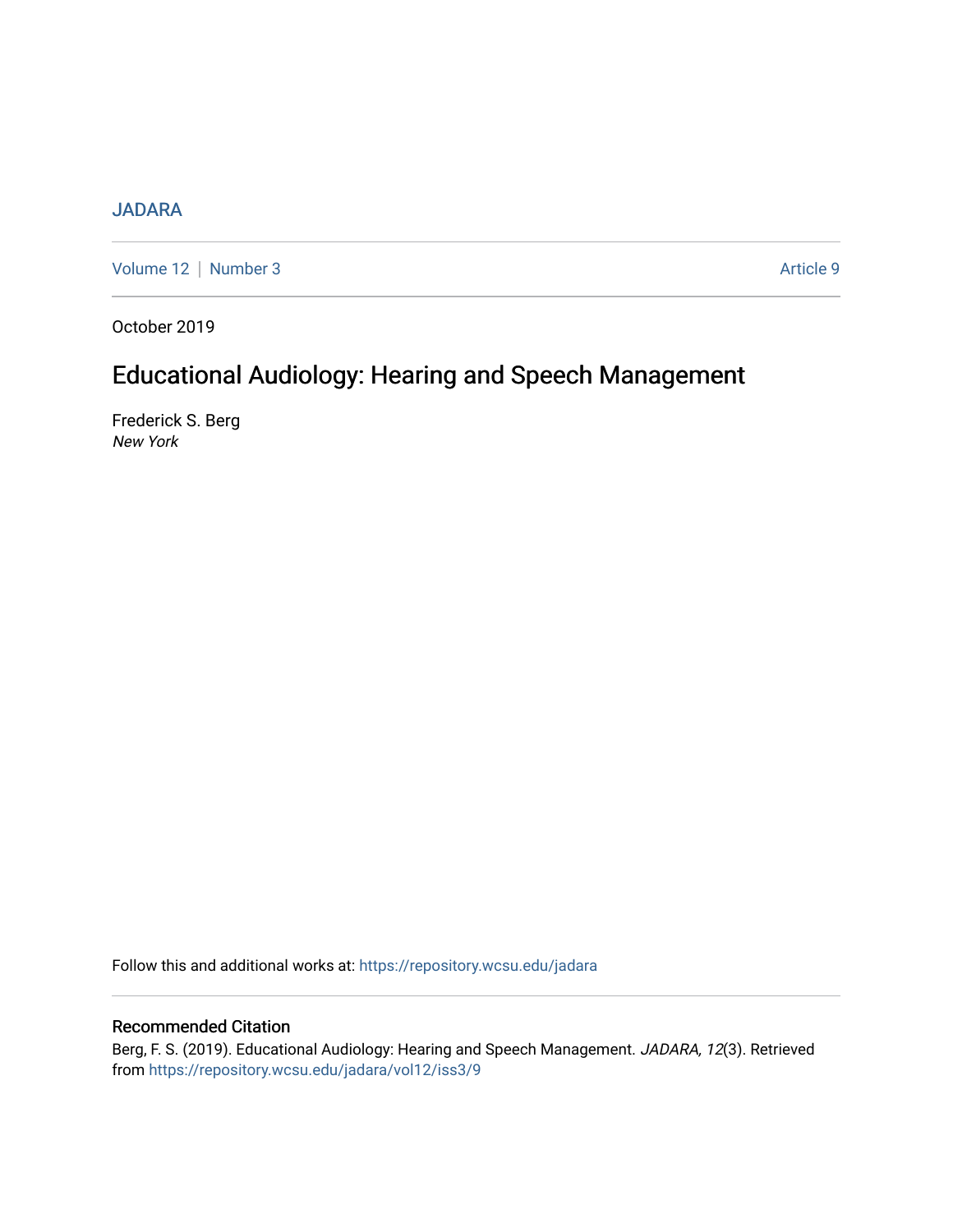# EDUCATIONAL AUDIOLOGY: HEARING AND SPEECH MANAGEMENT

#### Frederick S. Berg New York: Grune and Stratton, 1976. 312 pp., price not given (hard-bound).

Educational Audiology is a relatively new term applied to the training of audiologists in order to enable them to deal more effectively with the hearingimpaired person. Unfortunately, most professionals are not aware of the term, and those who are would no doubt offer a variety of definitions.

Dr. Berg has attempted (with some success) to compile a book which ad dresses one aspect of Educational Au diology, that being, the auditory man agement of hearing and speech of hear ing-impaired children. This is accom plished in eight chapers: Hearing Im pairment, The Hard of Hearing Child and Educational Audiology; Audiology, Spectrography, and Communication; Auditory Trainers and Hearing Aids for children; Programming Beginning Dur ing Infancy; Communication Training in Special Classes; A New Speech Tech nology; Technology In Listening Train ing; and Supportive Services for the Hearing Impaired.

Chapter I, The Hard of Hearing Child and Educational Audiology, serves as a general overview. The major strengths of this chapter are the inci dence figures and the Utah State model.

The second chapter, Audiology, Spec trography, and Communication, briefly explains an audiogram and then relates speech formants to various hearing levels. A short section is given to audition and vision, but omits many important studies relating the two. A goodly amount of space is given to Cued Speech while signed systems are mentioned in only the most general terms.

The third chapter. Auditory Trainers and Hearing Aids for Children, is quite comprehensive and should provide the beginning student with a clear explana tion of the various systems currently available.

Chapter IV, Programming Beginning During Infancy, offers many suggestions for establishing early listening skills.

1